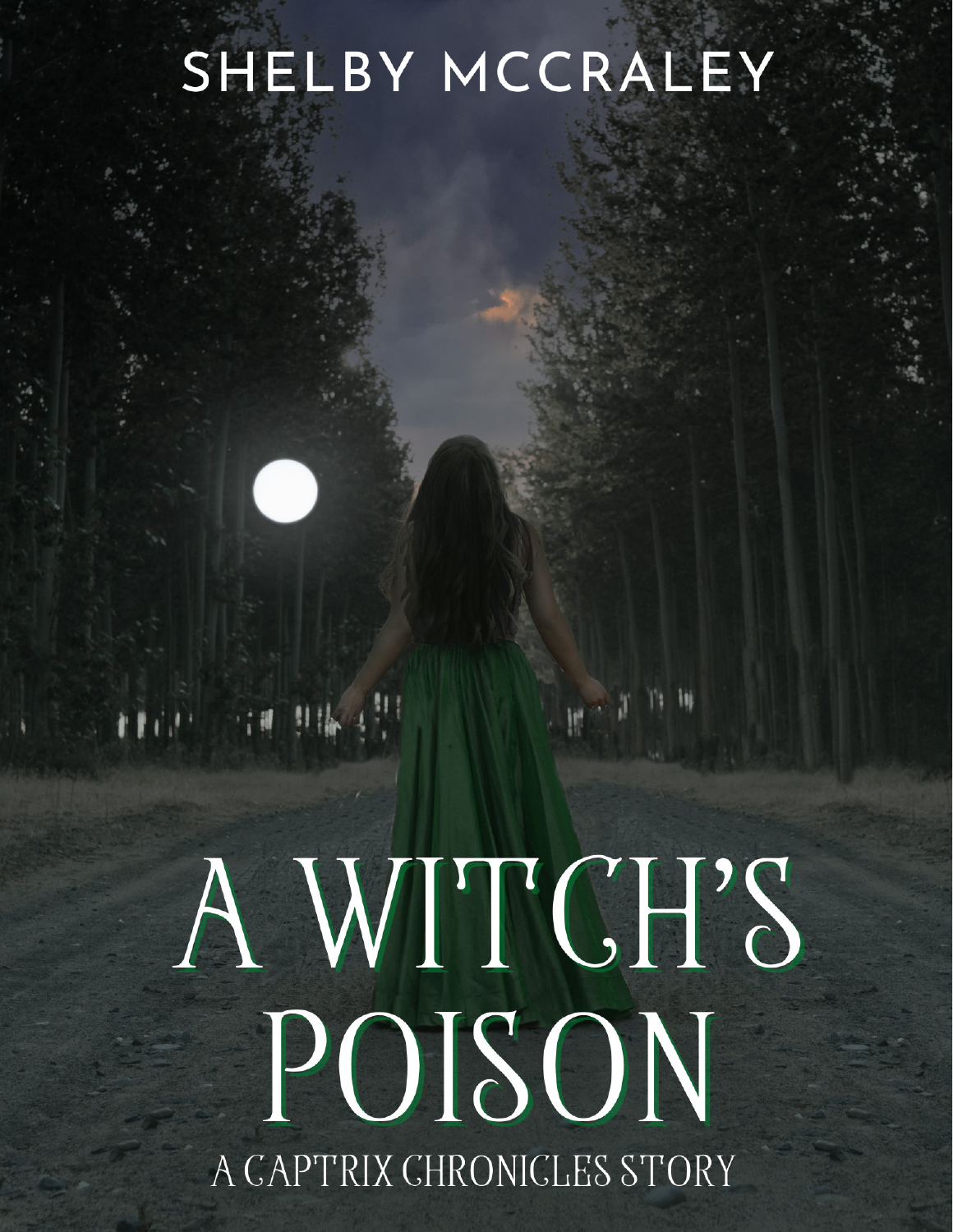This is a work of fiction. Names, characters, organizations, places, events, and incidents are either products of the author's imagination or are used ficticiously. Any resemblence to actual persons, living or dead, or actual events are purely coincidental.

Copyright © 2022 by Shelby McCraley All rights reserved.

No part of the this book may be reproduced, or stored in a retrieval system, or transmitted in any form or by any means, electronic, mechanical, photocopying, recording, or otherwise, without express written permission of the author.

Edited by Galli Haute

www.shelbymccraley.com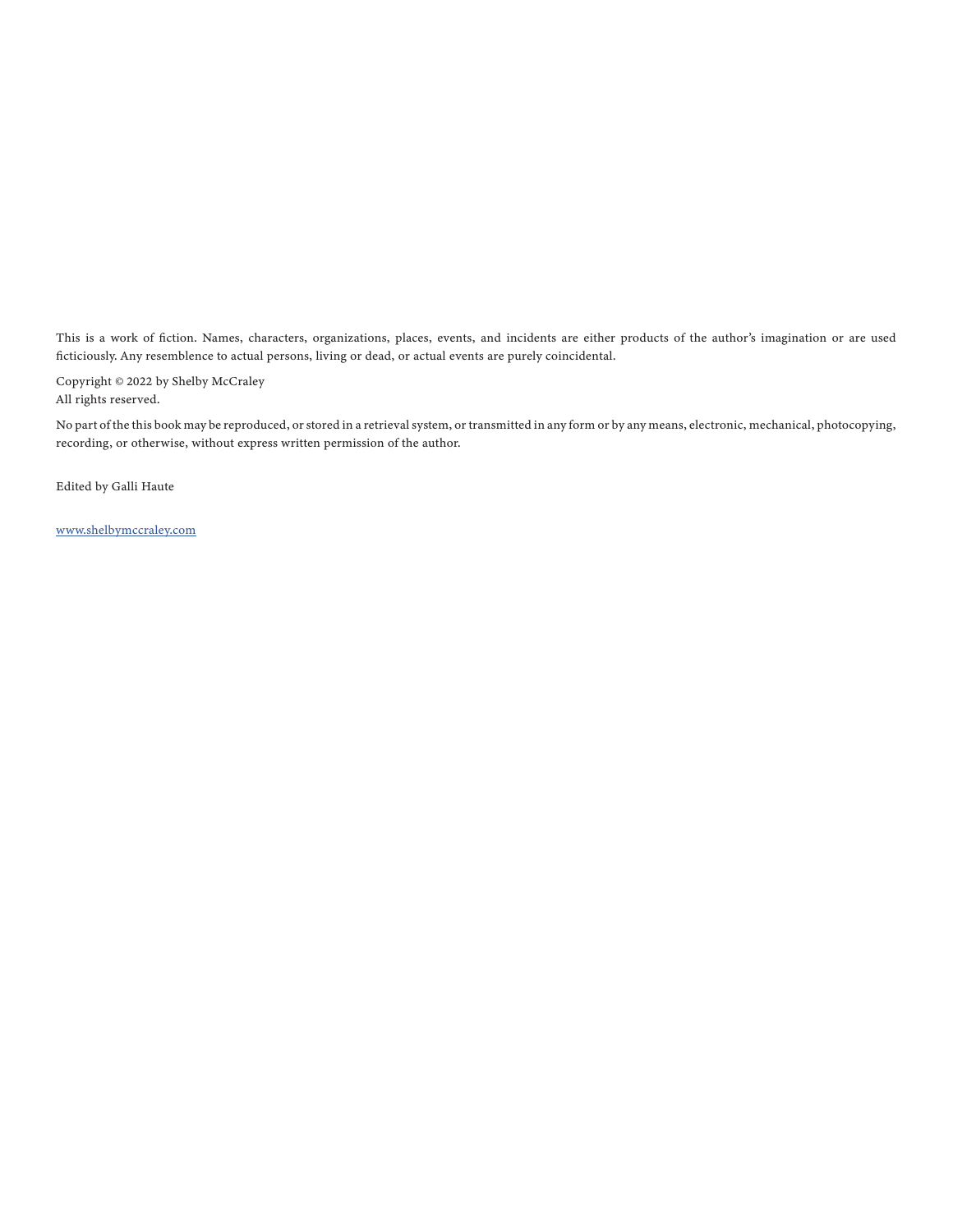

THE FIRST TIME I saw Artemis Capp, I stood in the pasta aisle of Food Lion, the local supermarket in the small town of New Meadows. Even though I hated this grocery store because it was constantly dirty and never had the food I really desired, I forced myself to go here. The tiny store made it so I could get in and out without being noticed.

That was always the goal—I never wanted to be seen. I dressed in long skirts and long sleeve shirts in public to hide as much skin as possible, going as far as consistently wearing my brown wavy hair down to cover the back of my neck. The outfit was supposed to make me look plain, unnoticeable. At the very least, a patron of the store would think I was a devout religious woman covering my body for modesty's sake.

That wasn't why I covered my skin.

I'm a Domum, otherwise known as a house witch that can perform spells and use basic telekinesis. The side effect of my powers is a light sheen that appears on my skin. To a regular human eye, it comes across as an inner glow. But to Artemis Capp, the small bit of wrist, I shone when grabbing a box of lasagna noodles from the top shelf looked like a disco ball.

It had been a long time since I saw a Captrix, a witch huntress, out in the wild. But there was no mistaking who the woman passing by the macaroni and cheese was, even though she appeared average in dark wash jeans and a black t-shirt, printed with a random business name on it. She had blonde hair shaped into a pixie cut and piercing blue eyes observing the scene with her phone pressed to her ear.

"What type of mac and cheese did you want," she said, barely listening to the conversation as she focused on my wrist. "Okay, I got it. I'll be home soon."

This was a woman who was always on edge, ready to attack at any moment, causing her to look rigid as she put the box of shells and cheese into her cart.

I blinked twice, hoping I could carefully set the package of noodles into my basket without her noticing me. But the Captrix looked at me too long. I continued pushing my cart down the aisle, struggling to walk with confidence. When I passed her, we locked eyes, and I knew she was going to try and kill me.

She stalked me as I rushed to the checkout line and then placed the purchased groceries in my car. She was never too close. If I turned around, I wouldn't immediately see her, but if I paused for a second, she would roll her cart around the aisle I left. When I checked out, she was buying her own food only a few lines away. She refused to glance in my direction,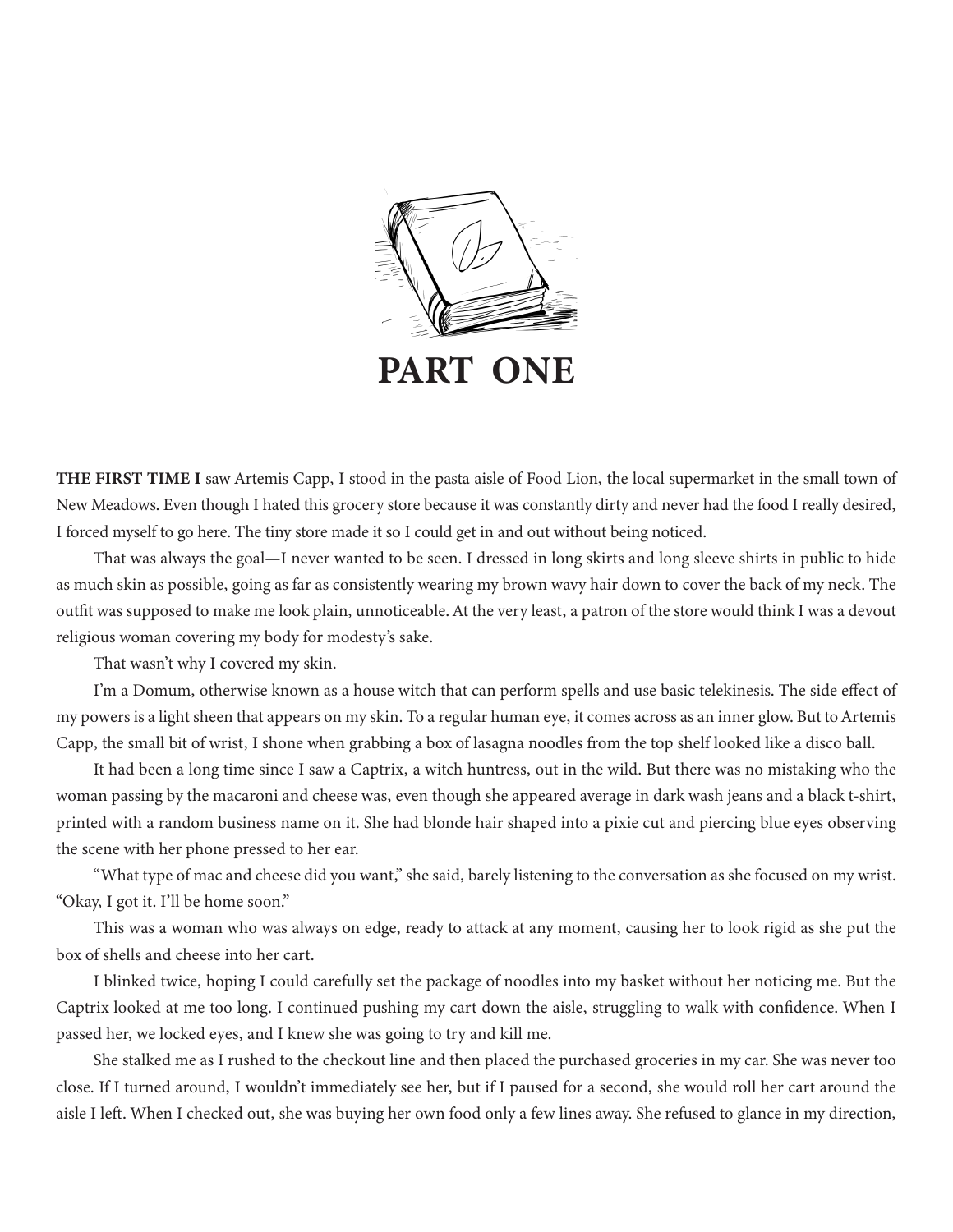even though I knew she was following me.

I swallowed hard as I cranked my car, trying to decide what I wanted to do.

Maybe she will just go home.

A fool's thought. Even though I had sat in the parking area with the street lamp glowing over my car for an extra five minutes, I never saw another vehicle leave the store with her in it. I considered waiting her out for longer in the parking lot, but I didn't want to be left here too late and end up alone with her here. Being in public would be my best weapon against her. Captrixes had some sort of code that prevented them from revealing the magical world to humans, so she would never attack me as long as people were around. However, there was nothing in this parking lot I could lift in order to attack her.

You couldn't fight for long anyway, Bridgette.

I sighed, knowing fighting was a silly plan. Sure, I might fling a few things at her. Maybe throw her across the lot, but if I did too much evil magic against her, I would transform into a Venefica. A Venefica was a witch creature that hunted people to devour their souls, another caveat of my nature. Once I transformed into this creature, I would not only lose my humanity, but I would never change back. Didn't this Captrix know this? Hence why Domums weren't aggressive towards them or humans? This made her hunting me even more unfair. If I defended myself against a Captrix, I would become a soul-sucking monster. If I didn't defend myself, I would die.

I gave up and pulled out of my parking spot and began driving home. If I could make it to my secret perimeter veil, I just might be able to lose her and avoid confrontation at all. I would gain another day of life and enough time to pack all my things and leave for a new hiding spot. I hoped the cottage I lived in now would be my forever home since I had stayed in the area for five years with no issues, because I hated starting all over. It would be hard to run again.

Driving toward my house, I took extra seconds to remain on busy streets, praying I would lose her in the traffic. After a red light and a few blocks, I realized the silver truck tailing me was her, as it always remained a causal distance in the background to make it seem like I wasn't being followed. But after the same pickup turns behind you three times in a row, there was no mistaking what was happening. I needed to figure out a way to get my car into my driveway before Artemis spotted the veil. I tore through ideas in my mind as I drove outside of the city limits where the number of cars thinned. Only a few more minutes and I would be home.

I noticed a few cars in front of me turning off and took my chance. I sped to 80 miles per hour on the country road and passed them, making sure another vehicle was coming to block the truck's path behind me. My engine coughed, causing my car to lurch, and I wondered if I made the wrong decision. I kept pressing on, though, pushing my speed even higher to create a larger gap. She was further behind now, caught behind vehicles turning, unable to pass them out of kindness and the traffic on the other side of the highway. The dirt road appeared in front of me on my right and I drifted onto the sand. My car fishtailed, but I recovered it before I ended up backward in the deep ditches on either side of the road. Over a more shallow part of the ditch on my right, my protection veil shimmered, beckoning me to turn in and come home.

I pulled the car in and where it should have fallen into a ditch transformed into a concrete driveway leading up to my cottage. The glitter that rained down from the cloak dissipated as it covered the car. I drove it up a few paces, shut off the engine, and exited the car. Sucking in a deep breath, I walked closer to the protection wall to see if she was coming. The protection veil made everything beyond it appear like a sheet of glass, so when I looked out to observe the road, it appeared hazy, like looking through a dirty lens. Even though the outside wasn't crystal clear, there was no mistaking the truck lights that turned onto my dirt road.

My breath hitched in my chest as my heart started pounding. If the Captrix was this close, would she figure out my protection veil? I spelled the veil to keep evil out, and no one other than me or another powerful Domum could only disarm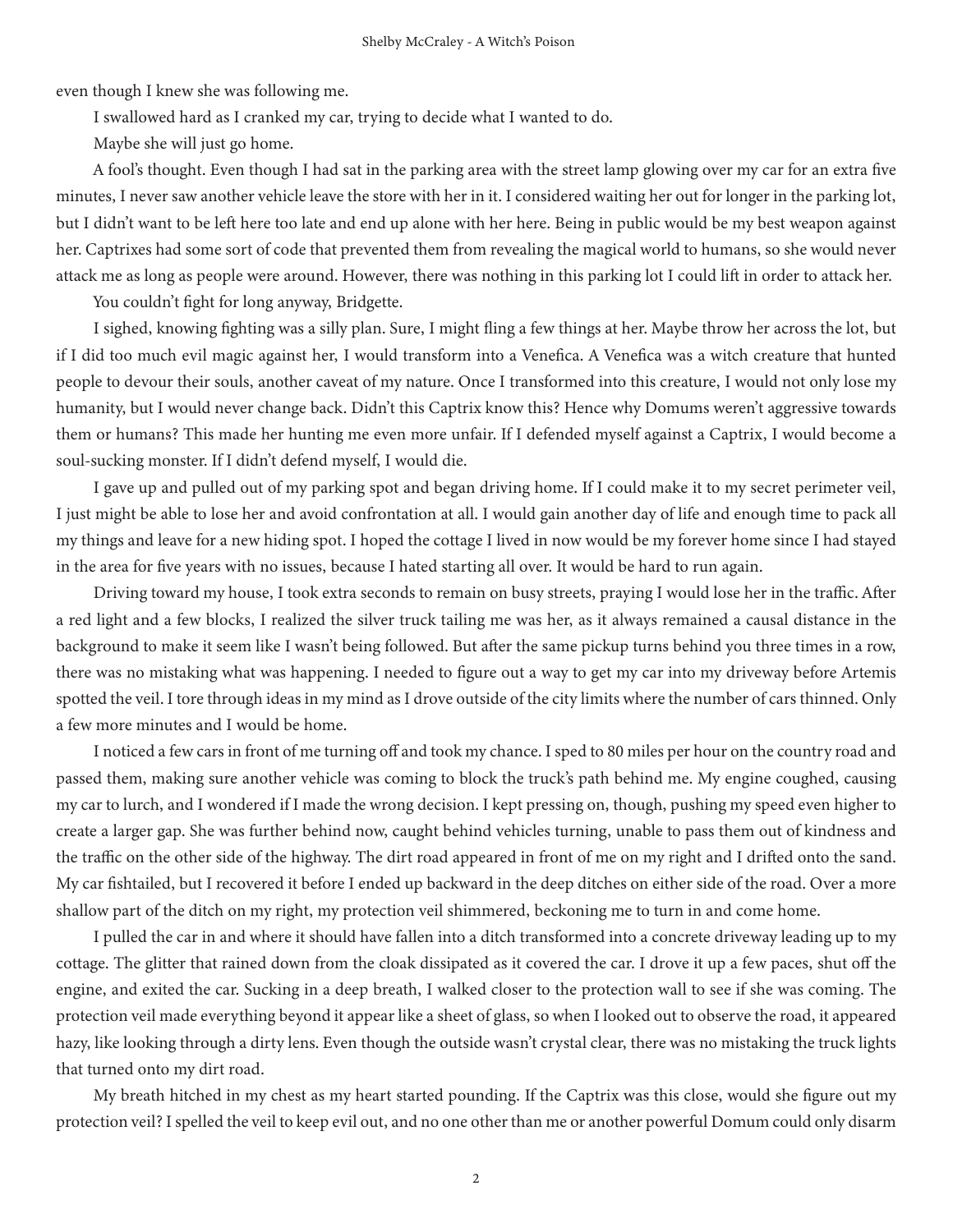it. However, loving Bridgette, who I hated at this moment, spelled the veil to allow good people in case they required help. Captrixes weren't known to be recognized as evil, so I assumed the veil would let her in if she found the border.

Then, I realized loving Bridgette also put in another aspect of the spell. The veil would sparkle a slight shimmer if someone needed access. Now I didn't know how the spell would determine who needed entry. When I cast this spell five years ago, I did it to help people. I wasn't concerned with how the spell would react to witch huntresses, even though I should have been.

I felt my palms grow sweaty as the truck drove past my driveway entrance. The truck stopped, leaving the headlights on to illuminate the dark road. After the engine died, the driver's door slammed, but I remained frozen in my position. The Captrix circled around the back of the vehicle, eyes focused on the ground. She was searching for my tire tracks.

 I considered running to my cottage, but the space was small, so I could be cornered there. The best option I had would be to face her out in the open if she passed through the veil. The Captrix's head snapped up, looking in my direction, and I held in a gasp. If the protection wall wasn't in front of me, we would have made eye contact again. She walked closer to the line of the veil and reached out to touch it, but snatched her hand back.

Squinting my eyes, I tried to see through the hazy veil and figure out what made her change her mind when a dog escaped from the woods onto the road. The brindle-colored dog had a medium stocky build with a smushed in nose. I analyzed the folds in the coat, realizing the dog was some sort of mixed breed Sharpei. If a Sharpei had a black fog hovering around their bodies and red eyes. A witch spelled the dog with evil magic and the dog was stomping its way right to the huntress.

She rolled her eyes as if she was listening to a voice in her head as the dog continued to stalk her. I opened my mouth to scream a warning, but my throat went dry. If I yelled, it would reveal my location.

The dog continued to stalk her and when it got about three feet away, it coiled its legs to prepare a lethal jump, eyes fixated on her throat. As it leaped in the air, the Captrix responded, clotheslining the creature just in time. She stumbled, losing her balance, but remained upright. The dog shook again and ran at the recovering woman, this time knocking her over. The huntress punched the Sharpei in the face and if this was an ordinary dog, it would have been stunned. It snapped at her instead. She pushed it off again, reaching down to her black boots, but the dog sank its teeth into the woman's calf before she got there. The Captrix screamed from the white-hot pain.

Against my better judgment, I knew I had to do something. I was sure the Captrix would eventually win this fight, but I assumed the witch creature that sent this animal spelled it to have poisonous bites. Even if the woman killed the dog, she would still suffer a slow, painful death long after she escaped without my help. While it made sense for me to let this happen to protect myself and my home, it wasn't in my morals to do so. I hated that about me being a good person.

I jolted myself from my spot and stepped through the veil, causing it to rain more glitter down as the invisibility lifted off of me. Reaching out my hand, I fixated all of my energy on lifting the Sharpei and tossing it down the road. It landed with a thud and the Captrix looked at me. The dog shook off the throw, so I picked it up again, throwing it into one of the pine trees that lined the ditch. This time, the impact was harder against the wood of the tree, and I felt it reverberate back into my bones. Even though the Sharpei was evil, my witch powers still recognized hurting anything as a misuse of power.

The evil voice from my powers sang in my head. Use more. Hurt more. Transform into who you were meant to be.

My hands tingled as more power surged through me. I took a deep breath to recenter myself, knowing I was leading myself down a dark hole.

The Captrix rose, limping slightly from the thigh bite, and locked eyes with me. She reached down into her boot and pulled out a dagger. The dog shook itself again, this time lasering its red eyes on me. Even though it was created to kill the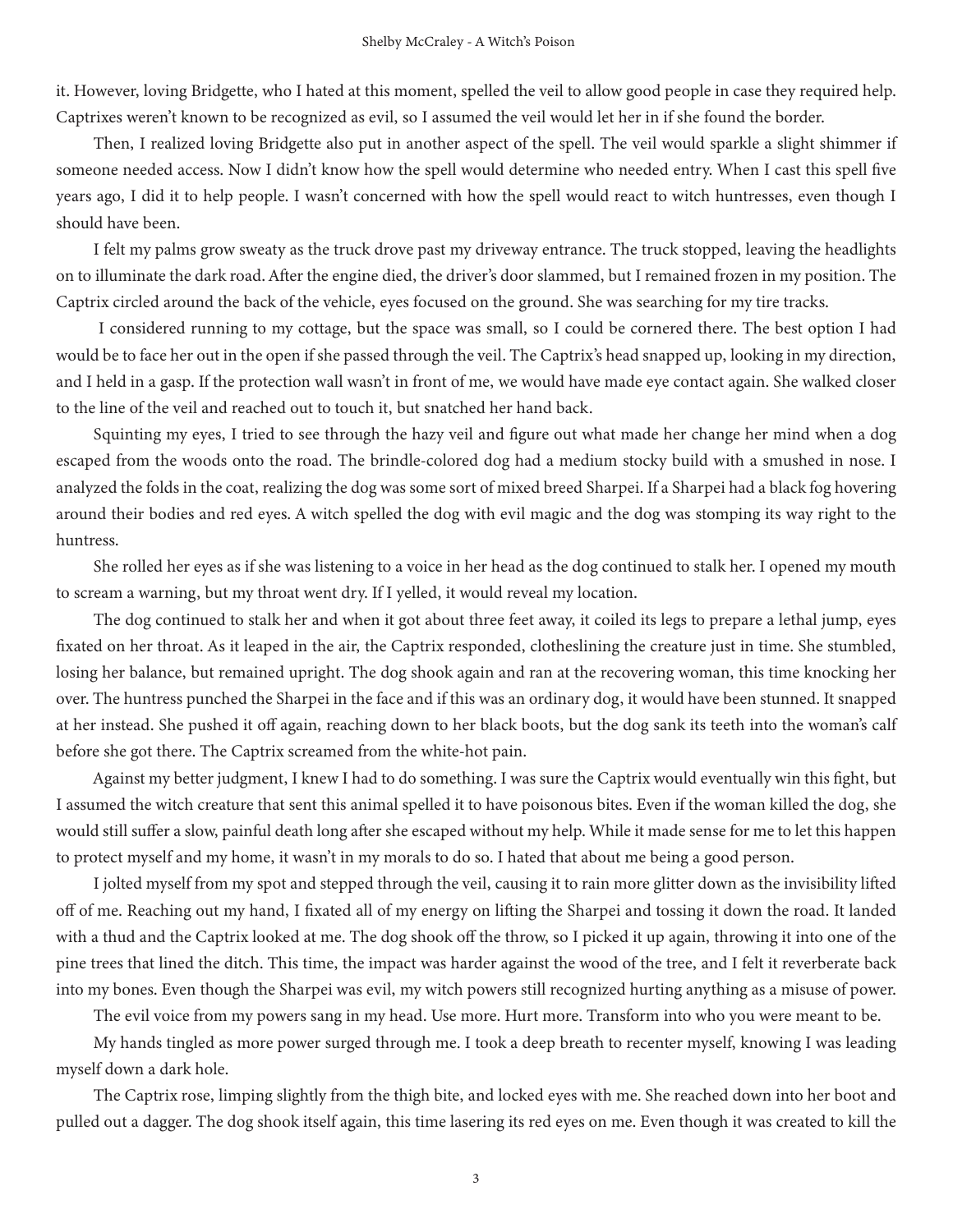Captrix, its target had changed. The creature stood and began running at me.

"I'm going to lift the dog and throw it at your feet. You have to stab it, okay?" I centered my focus on the dog, trying to ignore the tingle in my hands.

The Captrix nodded a response, and I hoped she wouldn't let me down. I lifted the Sharpei again, torqued my hand to my right, smacking it down in front of the Captrix's feet. It took more power to press firm gravity onto the creature, but I held the dog down to give her enough time.

Use more. Hurt More. Transform into who you were meant to be.

I shook my head, trying to ignore the evil building inside of me.

"Do it now!" I started to shake, holding down my power.

The Captrix kneeled down and stabbed the creature. One, two, three times in the heart, causing black blood splatter to cover her blade and the dirt. The dog convulsed for a moment, but eventually went still. I released my hold on the Sharpei as the black cloud and red eyes disappeared, leaving a poor, dead stray dog in the road.

I flinched, hating the fact the witch creature used an innocent animal to cause pain. I condoned nothing they did, but some things were too cruel. Witch creatures that had power over animals or on the verge Veneficas did this magic as a way to get past Captrix's walls, but I never had to aid in the killing of an animal like this.

I flexed my hands, returning them to my side as my magic calmed back into a lull inside me. A small prayer came into my mind my mother taught me for the animal.

May you find peace on the other side and rest. I pray the trials and tribulations you endured here have all been worth it when you see the other side for the first time. Please guide me as I try to right the wrongs done to you.

A sigh escaped me as the Captrix stood up again, pointing the dagger at me. In my trailing thoughts about the poor dog, I forgot the problem at hand. The woman had seen me exit my shield, so walking back into it hoping to hide would be pointless. But the evil already surged in my veins so much that I feared if I attacked her, it would snowball into my Venefica transformation. But was I supposed to let her kill me? Was there no other way this could go? I swallowed, lubricating my dry throat.

"That bite was poisonous. I can help you if you don't kill me." I took a step backward, away from the dagger.

When it shone in the light, I was able to analyze it better. The dagger swirled with different metals, one of them being copper. Even though I could be killed by the blade since I was mostly human, the copper mixed in would burn and cause deep wounds.

"Why would I trust the witch," the Captrix motioned at the dead animal, "who sent that after me?"

"I couldn't have sent that after you, even if I wanted to." The spell took too much time I never had after the grocery store and required a dog to cast upon. Two things I didn't have.

She looked at me hard, her stare unwavering. The dagger remained fixed in my direction. I rolled my eyes and heaved a sigh of frustration.

"What exactly do you think you know about me?" I figured if I stayed confident, maybe she would decide to call it a night. Especially with the soon-to-be nasty wound.

"I know you're a Domum based on your skin and you hurt people."

"I hurt people?" A ridiculous laugh escaped me. "I keep to myself and create healing salves to peddle at a craft show now and then. The rest of the time, I'm home." I waved at the protection veil, causing it to shake a bit of glitter. "If anyone hurts people here, it's you."

"I don't hurt people. I kill witch creatures to keep them safe." She looked at the glitter cascading down from the wall.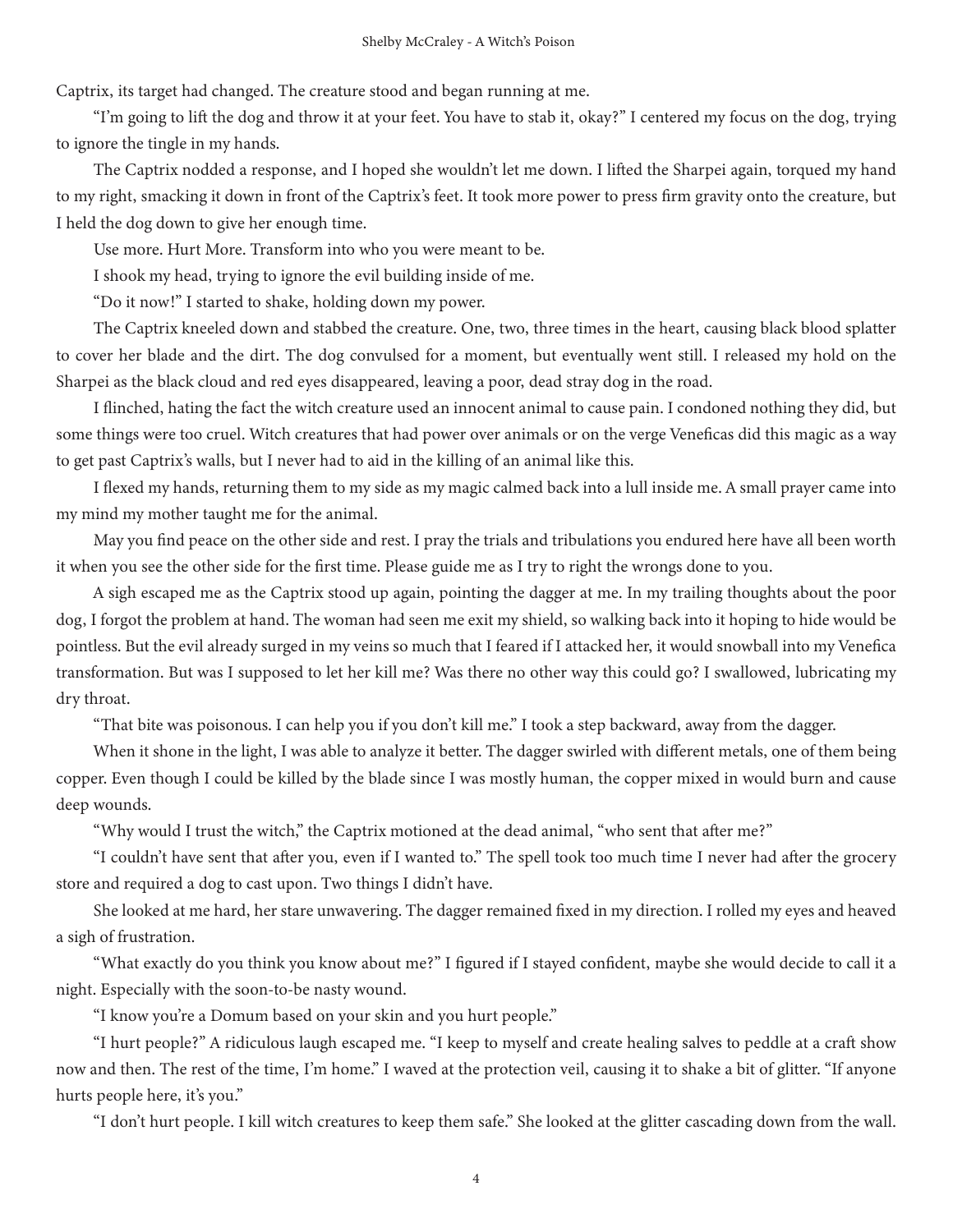"What is that?" The Captrix motioned with the tip of the dagger.

"My protection veil. It keeps me hidden unless someone needs me."

I glanced down at her ripped pants at the wound. The blood that oozed red before was turning grey. In a few more hours, it would be black.

"If I don't help you with that bite, you're going to die. You may kill me first, but you will still die," I said, locking eyes with her. I tried to push out trust me vibes with the hope she would finally put the lethal dagger down.

The Captrix glanced down at her leg, observing the bite. Recognition flashed across her face, and I observed her throat move as she swallowed hard. She bit her lip, trying to make a decision, and looked at the wound again.

"I can't die yet," said the Captrix. Her voice had lost its edge of confidence, but she straightened and flexed her fingers on the holt of the dagger.

Something about the look on her face gave me the overwhelming feeling someone was waiting for her. My mind flashed back to the grocery store where she had hung up the phone as she placed the macaroni and cheese in her cart.

"Put the dagger away and I'll help you," I said, backing up closer to the wall. I wasn't brave enough to turn my back on her yet.

"I don't trust you." The dagger lowered a smidge, but she still kept it at the appropriate stabbing area.

"I don't trust you either, but I want to help you." I didn't wish to look at the dog, but my gaze centered on it again. "If I was going to kill you, I would have let that done the job."

"Fair enough, but one sketchy move and I'm plunging this straight into your heart."

"Lovely. On that note, let me show you my home," I said, gritting my teeth as I plastered on a pleasant smile.

The woman lowered the dagger and placed it in the back pocket of her jeans. A stupid place if you asked me, but I understood not wanting to reach down by your oozing leg. She stumbled to her truck, turned the lights off, and followed me through the protection veil. After a quick ride in the car, where the Captrix dangled her legs out the passenger door, we walked on my porch.

"Give me one sec," I said, unlocking the front door.

Out of habit, I opened the door and paused over the threshold, listening. Even though I was confident in my magic, I always did a quick check after I had been gone for a while. I inhaled deeply, searching for any unfamiliar scents from an intruder's spell work. Smelling nothing and satisfied in the cottage's safety, I flicked on the hall light and motioned the Captrix in. She followed me down the hallway as I turned various switches on to illuminate our way. When we entered the kitchen, I pointed her to one of the wooden chairs around my large round table that sat on the left side of the room.

"I'm Bridgette, by the way." I walked to my wire shelving unit on the back wall of the small kitchen, glancing at the various salves and vials I kept there, trying to figure out something I thought would work.

The Captrix hesitated to give me her name for good reason. I knew someone's name could be used to perform horrible spells.

"I won't use your name for any nasty spells. I swear." My eyes settled on a jar of Valerian root. It would be good for the pain, but the poison was still a problem, so I also grabbed a jar of peeled ginger.

"Artemis. I'm Artemis." She reached down to roll up her pants leg and analyze the bite herself.

The wound dripped a darkening grey color that caused me to furrow my brow. This poison was working faster than I had seen before and I didn't like it. Artemis's face grew pale as sweat started running down her forehead. I grabbed the jar of Valerian root and put it on the table before adding ginger root. If I set my intentions right, the ginger would burn out the poison or at least negate it while I figured out something else.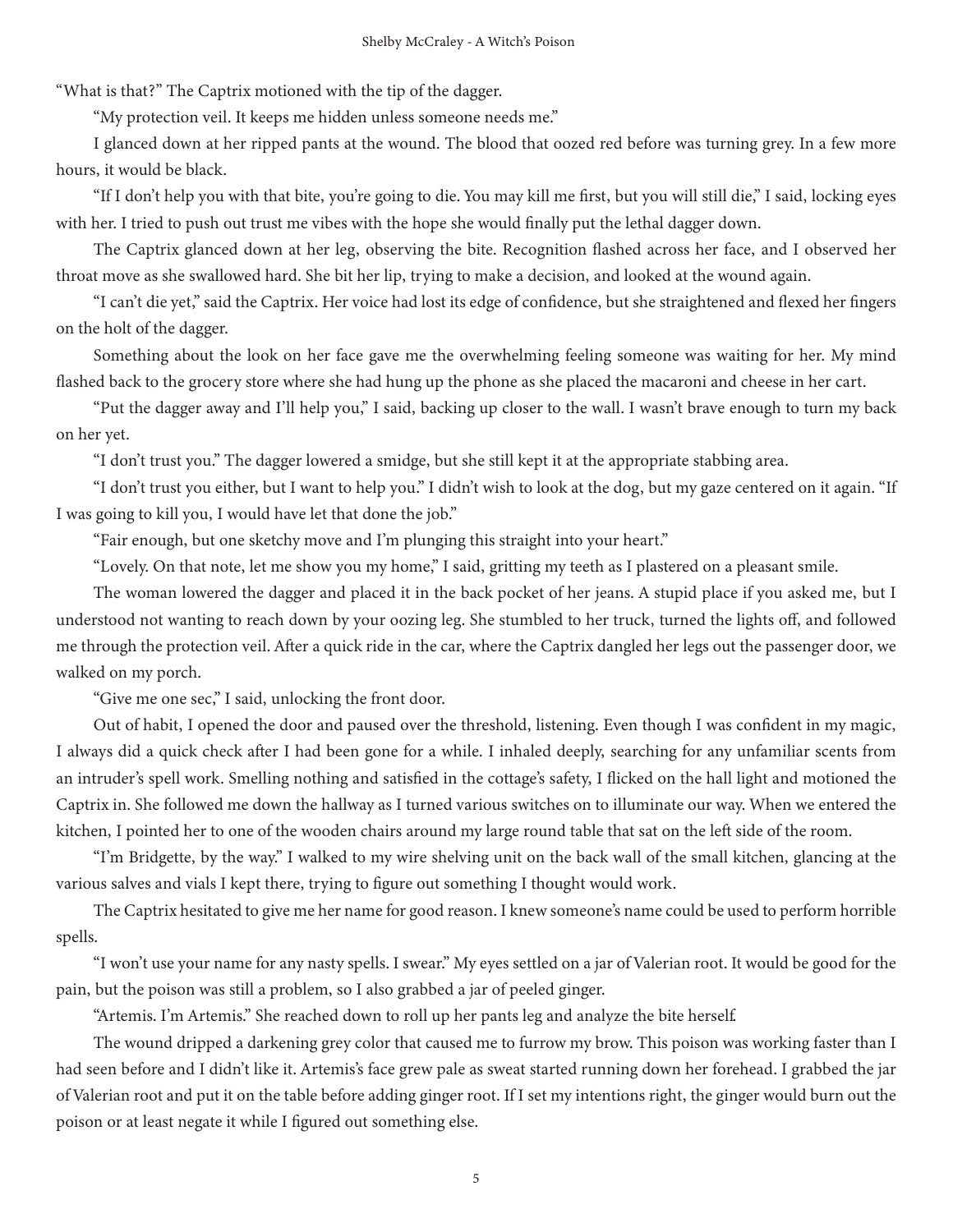"I think I'm dying," whispered Artemis and her eyes rolled into the back of her head.

I threw the Valerian root into a mortar and pestle I grabbed from my storage shelf before adding a chunk of peeled ginger root and grounding the concoction together, including a bit of water to make a thick paste. Holding the mortar in my palms, my head fought to center itself. These plain items had magical properties of their own, but without my intention, I would smear watery ginger on her leg. My brain scattered with the hum of evil still trying to pull me, worry about screwing up consuming me, and the fear of dying at the hands of a Captrix.

Breathe Bridgette.

My chest heaved as I forced myself to take deep breaths. I stared at the leg wound, seeing the ooze turn black, and returned my focus to the mortar and pestle. Removing the pestle, I laid it on the table and wrapped my hands around the bowl. I pushed energy, causing a surge in my body towards the mixture, and pictured the paste glowing with healing power. My arms tingled as the magic moved to my hands and then to the bowl. Kneeling down next to Artemis's leg, I scooped the concoction with my fingers and coated it onto the dog bite. As I smeared the paste, I saw the healing energy glow up Artemis's veins, eating away the death consuming her body. I steeled my intention, repeating a healing mantra in my head until I entered a trance-like state. The now black goo absorbed into the ginger and Valerian root and the color returned to Artemis's skin.

The mortar fell to the floor beside me as I broke my healing trance. My body felt light and my vision blurred as my magic tried to resettle itself. My arms shot out behind me to hold myself up as I fought to not faint.

Blinking rapidly, I cleared my vision so the room could come back into focus. When I felt strong enough, I leaned up to look at the dog bite. It no longer oozed black, but still seemed swollen from incomplete treatment. My eyes trailed up Artemis's legs and torso until they found her face. Her coloring looked healthier, and she dared to wipe the sweat away from her forehead. I sighed, relieved she was alive, until the thought repulsed me. I had to be one of the only witches to save someone who considered killing them moments before.

I pulled my legs in to see if they were strong enough to hold up, but they quivered, so I released them back down, choosing to remain on the floor than to show weakness by crawling until I found something to lift me up. The paste tingled on my fingers, so I wiped the excess residue on my skirt. Another wave of exhaustion flowed through me, proving I didn't have the stamina to be using this much magic in a brief span of time.

"Are you okay?" Artemis wriggled her way out of the slump she fell into when she passed out and then peered at me a moment too long before turning her head.

"I'm fine. Just–." I stopped myself from revealing I was weak. I still didn't know her intentions. "Need to catch my breath. I had to work fast."

Artemis glanced down at her leg, giving the wound a hesitant poke before grimacing.

"Are you okay?" I pushed myself to stand up and found a chair to sit in before my legs gave up again.

"I've been better, but I'm not dead." Artemis poked the swelled skin again, regretted it, and returned her hand to her lap. "Have you ever seen anything like this?"

"In person? No. I can't dabble in this kind of spell work." I pondered a list of witch creatures in my head, trying to think of what witch could do this until I settled on a half-hearted response. "Maybe a Beastia?"

"A Beastia? I thought they were wiped out?"

"Technically yes. But they are an offshoot of the Venefica transformation, so how can you be sure?"

Artemis rolled her eyes in disdain, belittling my theory. I crossed my arms in frustration, trying to think of anything else, but couldn't. A Beastia was a solid idea even if she didn't want to listen. They were a rare form of the Venefica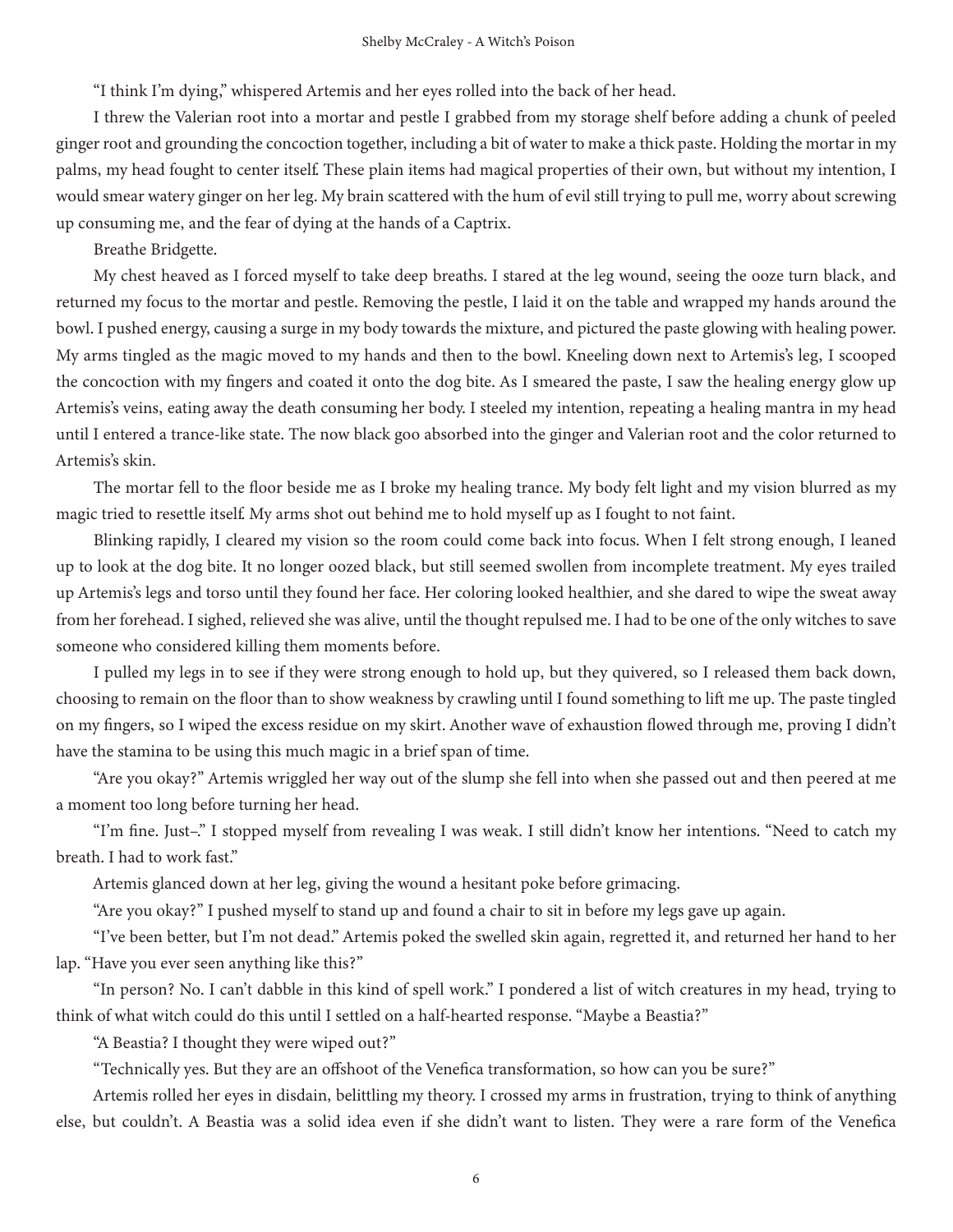transformation where, instead of consuming human souls, the witch craved animal souls instead. As the witch creature devoured animal spirits, they became animal-like, taking on the characteristics of the animals they stole from. Hence the name Beastia or beast in Latin. A newly turned Beastia had the ability to control animals like the dog into doing their bidding until they transformed into the creature. Possessing animals to give out poisonous bites wouldn't be far out of their wheelhouse.

"You asked my opinion and I gave it." I huffed, ready to get this headstrong Captrix out of my house, so I could go to bed.

Artemis sighed back at me, crossing her arms in front of her, mirroring me. I shook my arms out, refusing to match her.

"If it was a Beastia, she would have been on the ground instead of the dog," said Artemis.

"Not if she was new and controlling the animal from afar. That's why the animal reverted back after dying."

"What other witch choices do we have?"

I felt the sting of her swatting my idea out of the air again and wondered why I was letting her get under my skin so much. I shouldn't care what she thought and instead should be focused on getting her out of my cottage.

"A Domum performing black magic and probably turning into a Venefica as we speak."

Artemis nodded, content pushing the blame on an innocent witch like me.

"But," I cut my eyes so I could bore into her blue ones. Even in my anger, I noticed how beautiful and clear they appeared, like the crescent of an ocean wave. "The poison advanced too fast to be a low-level curse from a Domum. A Venefica isn't going to concern themselves with sending animals, since they prefer being hands on." I forced a tight smile. "Leaving us with a Beastia."

Artemis licked her lips as she prepared a response, but when she opened her mouth to speak, her phone vibrated in her pocket. She held up a finger for me to pause, which annoyed me as much as her disregarding my ideas.

"Hey Dad," said Artemis, putting on a more cheery tone for him.

I heard mumbling come from the phone, but I couldn't make out what the other end was saying.

"No, no, I'm fine. I just got tied up." Artemis pressed her lips together as she listened to the response.

I didn't know what to think about her having a family. It was enough to swallow the fact Artemis possibly had a child, but an entire family? It made her seem normal, softened her a bit, allowing me to see more of an injured woman in front of me rather than a soulless Captrix.

Artemis brushed back an invisible hair into her pixie cut as she grew tired from the conversation on the phone.

"I'll be home soon and I'll make dinner. Also have A–." Artemis's eyes shot up to look at me as if she realized she was still in a stranger's presence. "Have her do her history readings. Please?"

So it was confirmed, Artemis had a daughter, another Captrix in the making. I didn't know what to think about that, but my brain trailed off to wonder if she also had a partner and what it would be like to be with a Captrix. My nomadic lifestyle never gave me a chance to develop a long-term connection like that and on quiet nights, it was something I craved.

Artemis said a few more words and hung up the phone, returning it to her pocket, bringing me back to the present time.

"I have to go, but is there a way for you to track the magic to see if it's really a Beastia?" Artemis stood, putting soft pressure on her injured leg.

"You want me to do your job for you?" I wasn't in the business of helping a Captrix like this. This was meant to be a onetime deal, not force me into indentured servitude to stay alive.

"In a way? If I do old-fashioned tracking, it could take days or weeks for me to find the witch creature who did this. She's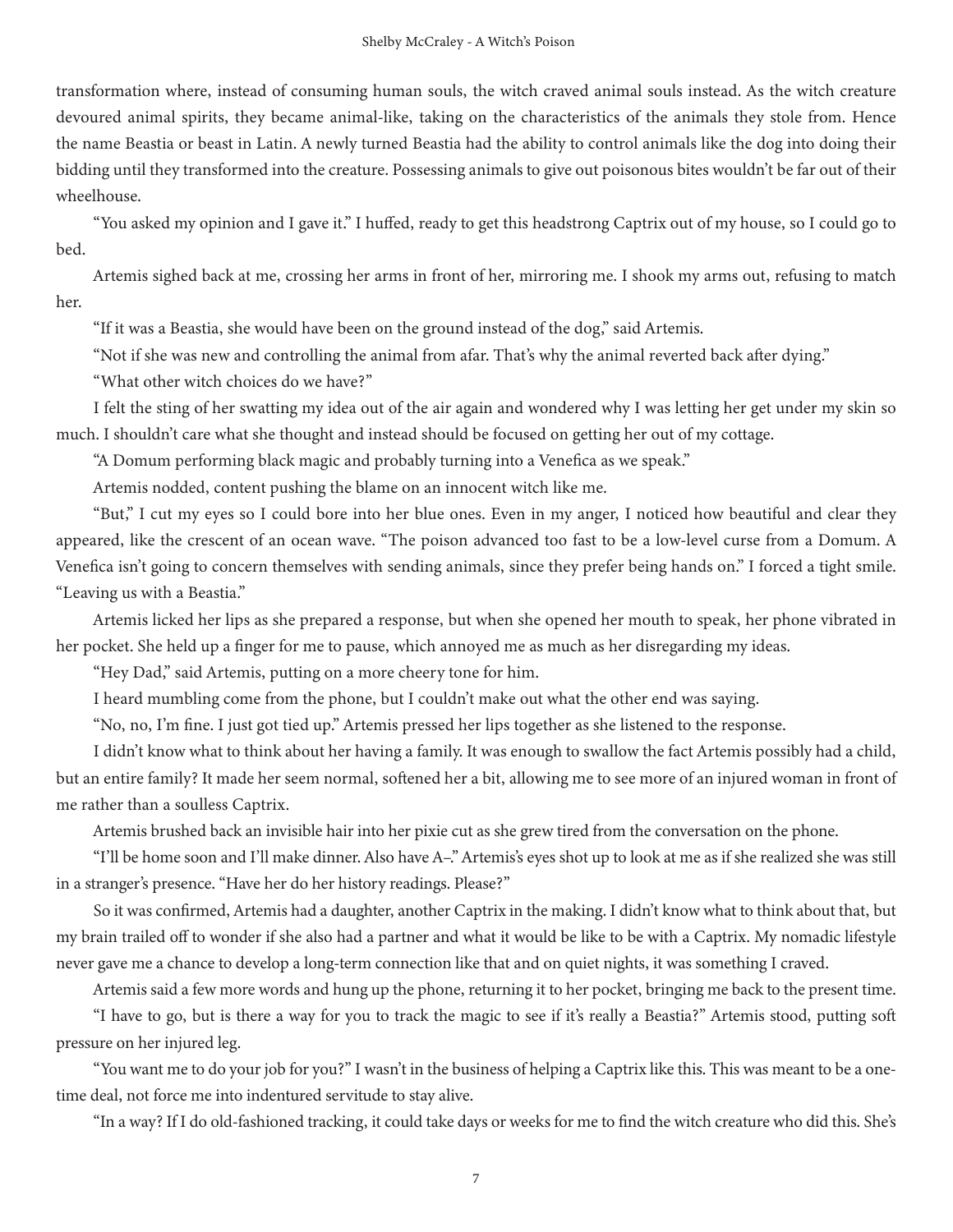locked on to me and I can't risk taking magic like that home." Artemis paused and took in a deep breath. "If it's a Beastia, my family is in danger every minute she's alive."

I thought about her request, turning the idea over in my head until I gave in. Even if I wanted to hate her given how much she had done to hurt Domums and my own family, it wasn't in my blood to refuse someone who needed help.

"Fine. But I'm not touching the dog and I can't do it right now. You'll have to come back tomorrow." I pushed the image of the dead sharpei mix laying in the road out of my mind before it had the chance to become permanent.

"I'll get the dog and bring it back tomorrow night."

Artemis moved to leave the kitchen, but I grabbed her arm. She jerked, not expecting the touch, but calmed before I let go.

"I need to give you some more of this salve to put on for when you get home. I don't have time to put it in a better vehicle, so you'll need to smear it on."

Normally, I would mix the roots in with some shea butter or beeswax so it could be applied smoothly. However, it didn't seem like I had the time now to make a nice presentation or to preserve the half-made salve for my own stores. I scooped what I left in the mortar into a small mason jar I had and gave it to Artemis.

"Thank you, Bridgette." Artemis took an extra look at the jar before stiffening.

It was strange to watch her put on this emotional armor like a coat, but it was almost like the normal person I saw before disappeared underneath required regalness and strength.

Nodding, I lead her out of the cottage before taking her back to her truck. Finally, after Artemis was settled and backing out, I gave a stupid wave I regretted as she drove away.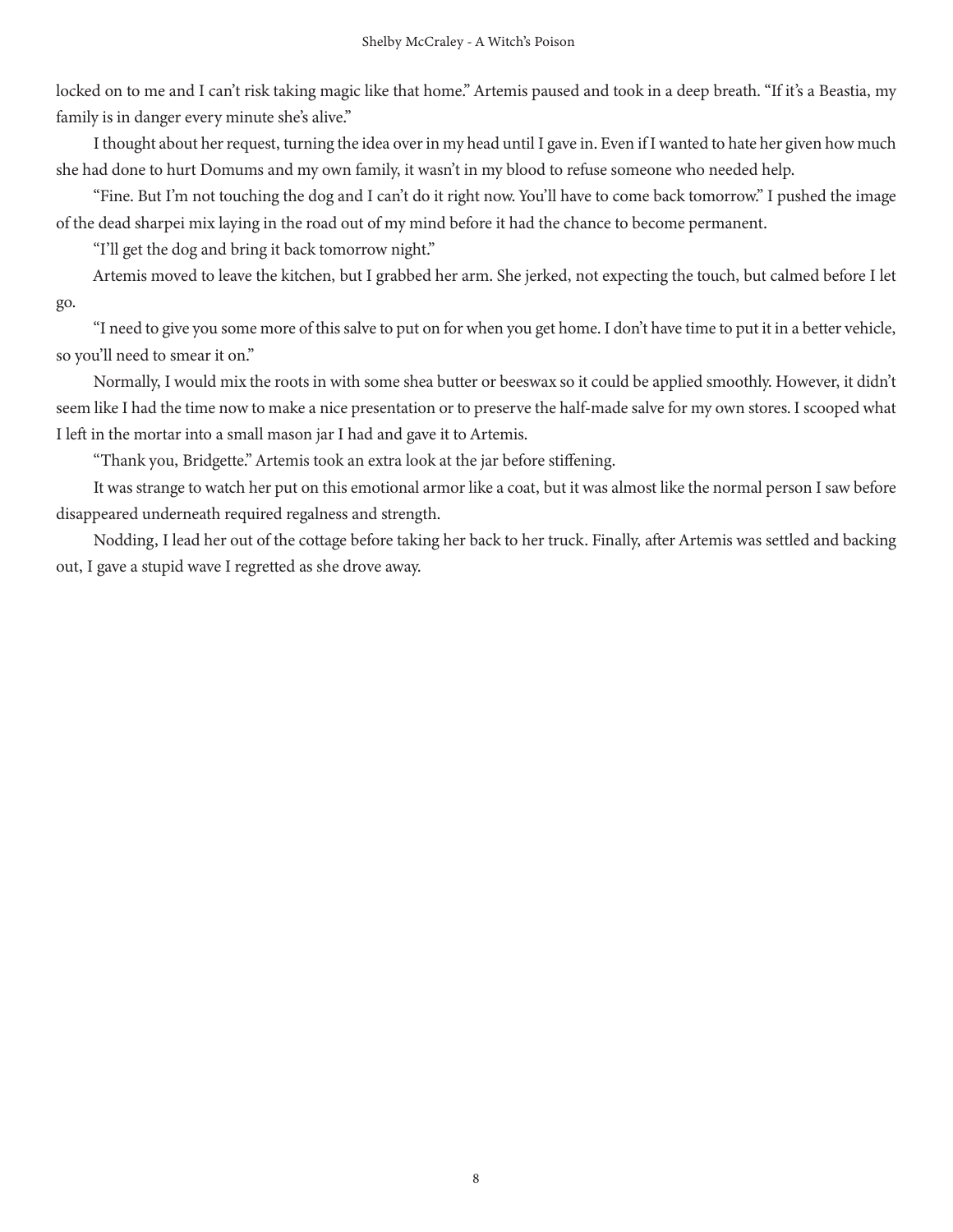

I SAT AT THE kitchen table, hovering over a magic tracking spell. The spell was one I turned past most of the time, looking for different gardening spells in the back of the book. However, this time I forced myself to stop and study it in order to prepare for the magic Artemis required of me tonight.

The spell wasn't difficult by any means. It only required an incantation instead of a full circle setup, which was nice. But as I studied the Latin words, I couldn't decide whether my magic would register the spell as evil. It took a delicate balance to keep myself in equilibrium, something Artemis probably didn't understand. Captrix had killed many Domums over the years because of our inevitable transformation. They chose not to understand what we dealt with when huntresses forced us to defend ourselves. To them, it was okay to kill us as we changed to something evil. They never took the time to realize sometimes they forced the transformation themselves.

This happened to my mother and sisters when a group found us before I was aware Captrix even existed. My mother protected my sisters and me with combative magic until she turned and was executed. I was the youngest daughter around five, so my sisters stepped up afterward following the same fate. When the Captrix got to me, she couldn't kill an innocent five-year-old that hadn't transformed, so she left me there alone. Later, when I learned what took place, I promised myself I wouldn't transform to honor my family, so I kept myself hidden as often as possible. Their sacrifice couldn't be in vain.

And now I found myself breaking my promise and helping a sworn enemy. A sworn enemy that barely understood me or my powers and treated me like a sidekick? As much as I wanted to hate Artemis and paint her in my mind as a villain, seeing her hurt and speaking with family humanized her too much.

I rubbed my forehead, frustrated with the back and forth in my mind, so I tried to focus more on the spell. The words ran together on the page from my constant staring, turning the Latin into a jumbled mess. I blinked a few times before mouthing the Latin words to practice the pronunciation to make sure I was only going to perform this spell once. Frustration continued to grow, so I slammed the book shut and walked to the stove to make a cup of tea to calm myself.

The moment the sun set, when there was still purple and orange in the sky, I noticed Artemis pass through my veil. A few minutes later, she knocked on the door, so I grabbed my spell book off the table to answer it. When I opened the door, Artemis stood on the steps, waiting for me to come out. She looked more like a Captrix now, which made my skin crawl. The all-black leather huntress outfit, made for movement and support, also contained extra pockets packed with various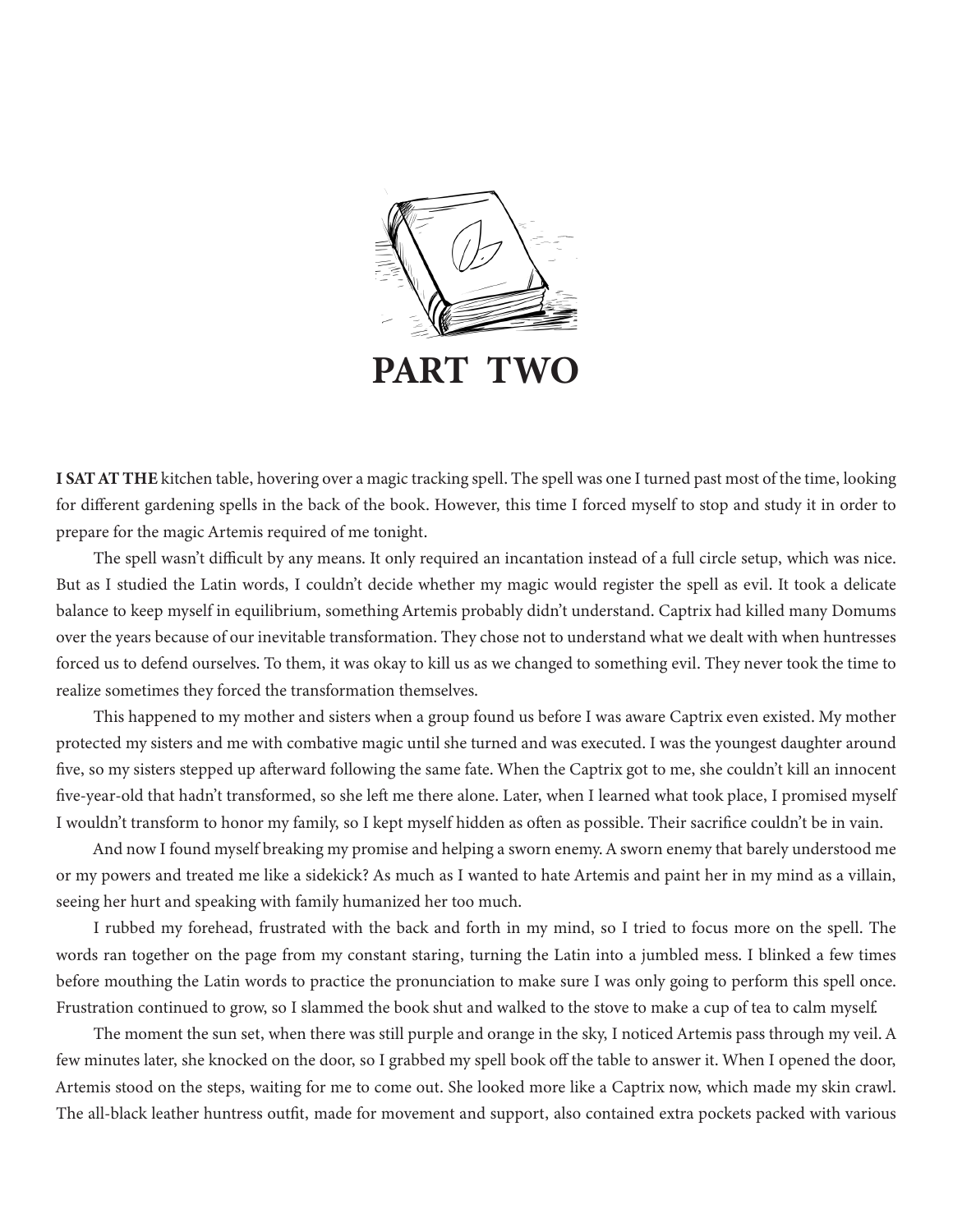weapons. I looked down at my outfit, simple dark wash jeans, and a black long sleeve shirt, and felt strangely underdressed.

"Are you ready," asked Artemis as she looked at her cell phone to check the time. "I don't have a lot of time tonight."

"Yeah. I've got the spell right here." I waved the book in my hand and closed the front door behind me. "Did you bring the dog?"

My stomach clenched at the thought of the decaying animal, undeserving of its fate.

"It's in the back of the truck. Can you perform the spell there, or do I need to set it on the ground?"

"On the ground, please." I followed Artemis around to the rear of the truck.

She put down the tailgate, revealing a closed black trash bag with a giant lump inside. Artemis pulled the bag out and sat it on the ground a few feet away from our vehicles. Rather than sliding the animal out, she took out a pocketknife from her pants and cut open the sack. The smell hit me first, causing me to gag at the decaying dog. Then, the visual registered in my mind and I turned around to catch my breath.

Artemis came closer and placed a gentle hand on my shoulder. I expected myself to flinch, but I found myself relaxing into the touch.

"Are you okay," asked Artemis.

A loaded question because I wasn't okay at all, but I didn't have a choice.

"I'm fine." I shrugged off her hand and turned around to the dog, trying to not really look at it again.

I fidgeted with my book, flipping to the page I needed. Artemis gave me a bit of space as I read the lines over one more time. I held my hand out, not because the spell said I had to, but it seemed strange to not use my body to focus my energy. Licking my lips, I recited the words of the spell and pushed my energy towards the dead animal. My arm tingled as my magic moved inside, obeying my intention to track magic. I waited for the whisper in my head, but things remained silent.

The magic covered the animal like a golden sparkling blanket as each little piece searched to find who cast the spell. I wasn't sure if Artemis spotted it because she didn't move or react to the magic. She looked like she was still waiting for something to happen. Eventually, the magic congregated at the dog's heart, stealing a black orb the size of a marble. My golden magic built a larger orb the size of a softball around the black marble and lifted it up in the air, staying translucent enough, so I could watch the remnants of evil magic try to move out. My magic paused in the air, waiting for my next command, so I nodded for it to continue. The orb floated towards the road.

"The orb's moving for you now. All you have to do is follow it to your witch." I closed my book, ready for a quick goodbye.

"What's moving?" Artemis looked at me with confusion as her eyes searched the air.

"You don't see the gold orb floating away with dark magic?" I pointed at my ball of magic that continued to drift away. "No?" Artemis searched again. "I don't see anything."

"If you can't see it, how are you going to track it to the Beastia?"

"You're going to have to come with me."

My heart sank into my stomach. I didn't plan on this being a full excursion and thought I could do one spell to solve this problem. My orb kept moving closer to the edge of the property line, not stopping. If I didn't decide soon, I would lose my spell for nothing. So I made the stupid decision and ran to jump into Artemis's truck.

"If we don't start moving now, I'll lose the orb." I opened the truck door and hopped in.

Artemis raced to the driver's side and began following my magic. We caught up with it, no problem, so I made Artemis slow down to a creep as I watched the orb bobble in the air. When we exited my driveway, we took a left, following the dirt road further down until it dead-ended into the woods. Artemis shut off the truck, and we started tracking by foot.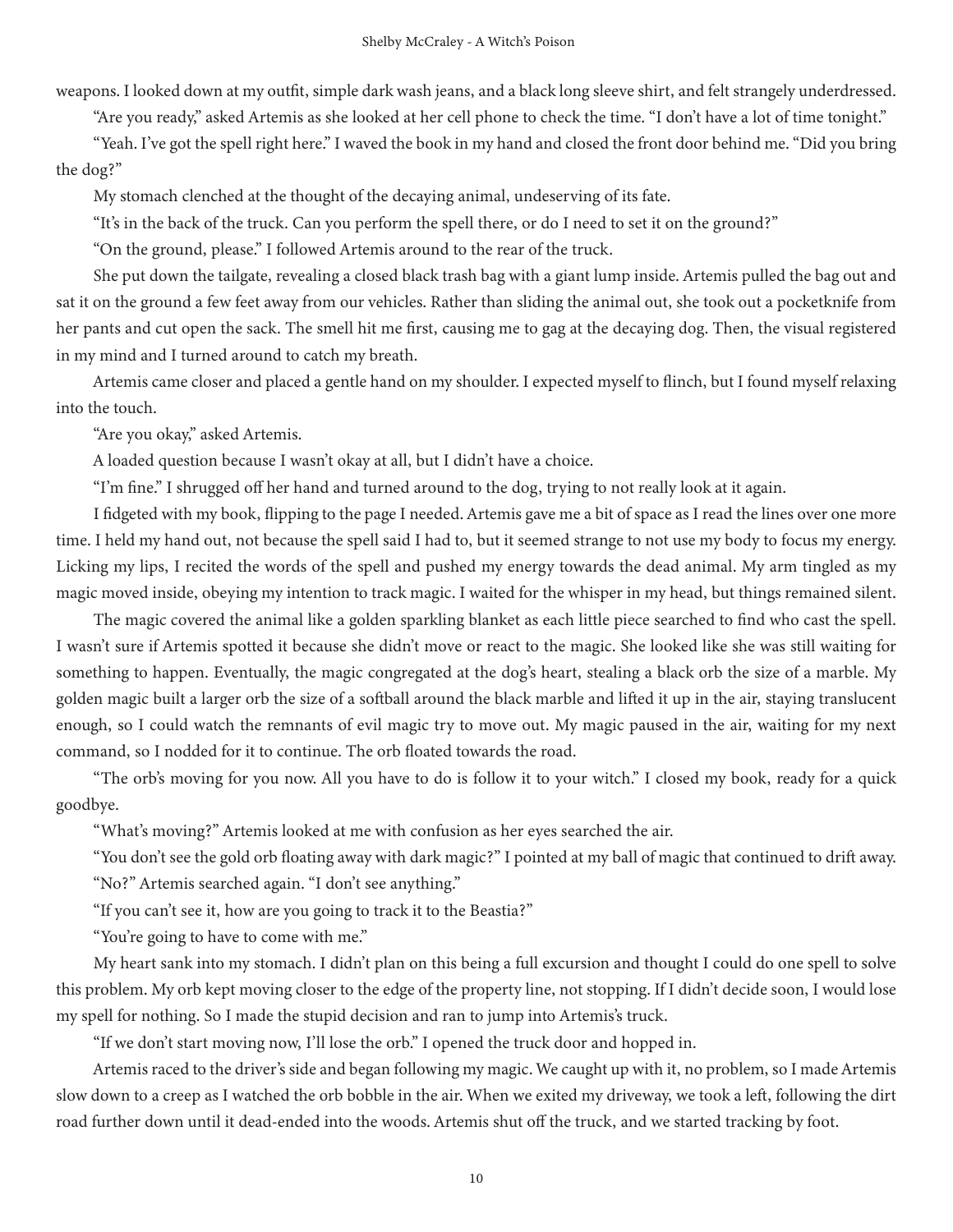I walked behind, allowing Artemis to cut through or push branches out of the way for me. A few minutes into our walk, my orb froze in the air as the black marble slowed its bouncing as if it was close to home.

"It stopped." I stepped over a limb on the ground before smacking into Artemis's back.

She lurched forward, but caught her balance right away. Artemis peeked over her shoulder, checking to make sure I was alright.

"What's it doing?" Artemis pulled a copper tube out of her pants leg about the length of her forearm and held it in her hand.

"Hovering? The dark magic is calming as well." I squinted my eyes to see if the orbs were doing anything else. "I think we might be close."

Artemis pressed a button on the tube and it expanded into a full-size copper spear. I swallowed as my magic hummed, recognizing how close its enemy metal was. She looked around the area ahead of us, trying to detect any other movement. In the silence, I sensed my magic needing something from me in order to finish the spell, but I didn't know what to give it. The spell desired a command, so I explored my brain to figure out what to say.

Finish.

The orb retained its position, so I decided that was the wrong command.

Let go.

My magic shook as the black magic inside started buzzing around the orb again. I hoped this was the right command because my magical orb dissipated in the air, letting the black marble bounce its way forward. I watched the other magic push through the trees until it stopped to float down on something I couldn't make out. Staring harder, I noticed two red eyes lingering in the dark.

"Artemis," I whispered. "She's up ahead. I can see her eyes."

Artemis stiffened, creating distance between us as she shifted into a fighter mindset. She remained still, listening to the breeze floating between the trees, until she turned around with surprise showing in her eyes.

"Duck!" Artemis pointed the spear up in the air.

I heaved myself, bending in half as a screaming cat with flailing razor-sharp claws, sailed over my body. Artemis caught it with the spear, tossing it forward and stabbed threw it when the cat landed on the ground. More animal eyes started moving through the trees surrounding us. I leaned back up as a variety of evil stray cats launched themselves at us. Artemis made easy work of them, stumbling into a rhythm with her spear, but I saw a larger bobcat stalking her from the side. The animal sprung, scratching Artemis's arm as it tried to bite and grab hold. My reflexes kicked in, and I stuck out my arms and magic threw the spelled creature away from her. Before I realized, my magic plunged a sharp branch into the bobcat's heart. I quivered, observing my magic frenzy under my skin as Artemis finished the creature and figured out what I did for her.

Use more. Hurt more. Transform into who you were meant to be.

I ignored the whisper, throwing another cat away from us. The red eyes in the forest approached, emerging into the Beastia. She looked young, maybe a few years shy of thirty, and resembled a Venefica. Black hair hung around her paperwhite skin, hiding most of her facial features. She remained dressed in what she transformed in, a light blue maxi dress, but holes plagued the dress from being in the woods. A slight fur formed on her hands and her nails were becoming more claw-like as she called more animals to her. Other than the fur, what really set her apart from a Venefica was the blood-red eyes she possessed instead of the typical black ones.

When she stepped into our tight area, a trio of poisonous rattlesnakes followed her, shaking their rattles into the night.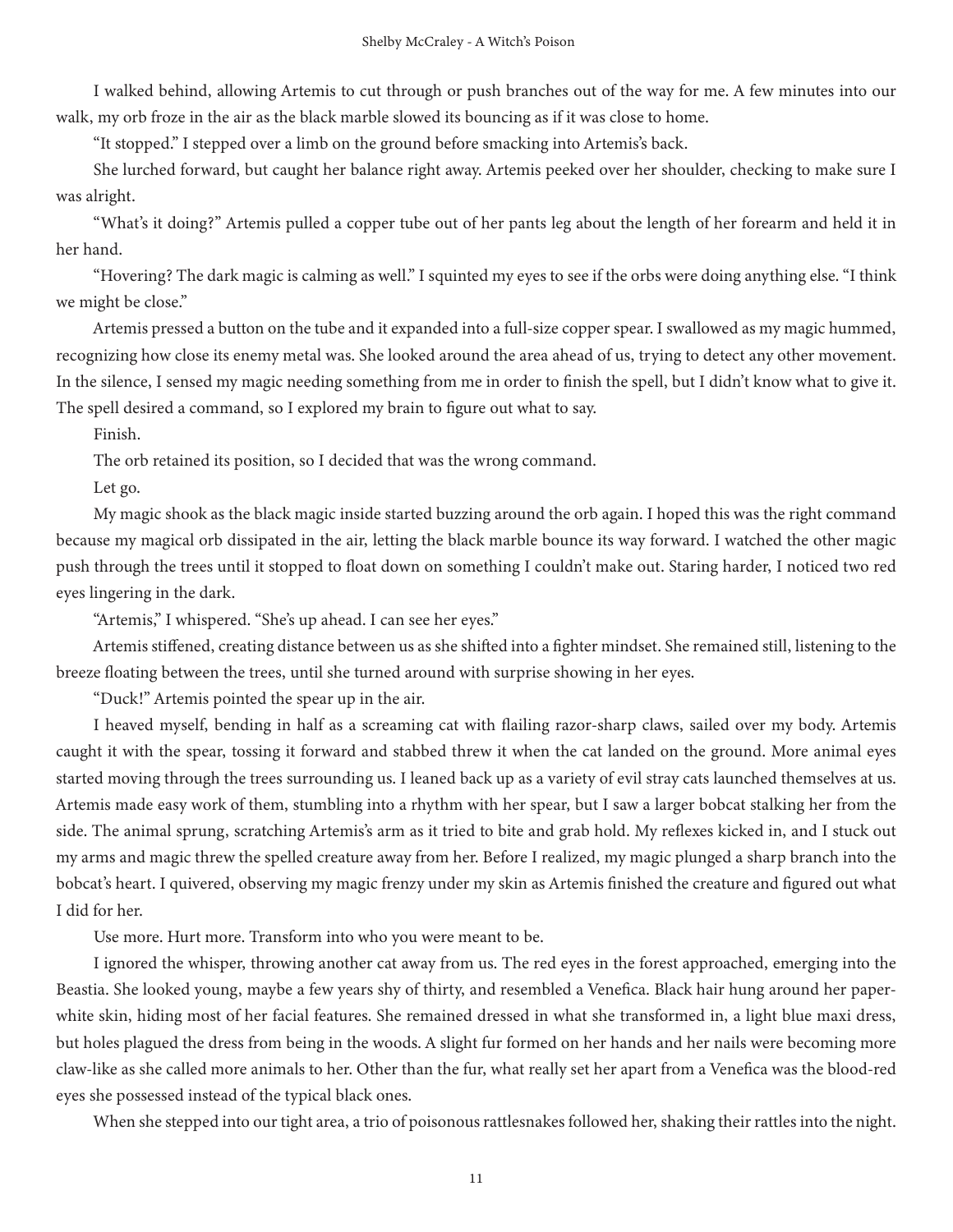Fear rushed over me at the sight of them. Scratching cats I could handle, but snakes were a whole other thing. I took a few steps back, adjusting my footing further away from the new arrivals.

An intrusion entered my head, forcing a connection, as I felt Artemis inside of me.

"Keep the snakes at bay and I'll handle her," whispered Artemis inside of my head.

The sensation of her being there was strange. Even though it was an intrusion, whenever she spoke, it felt like being wrapped in a warm blanket, as if the connection was always meant to be there.

"I don't like snakes," I mentally said back.

An image forced into my mind, showing me pushing the snakes away with my telekinesis as Artemis stabbed the Beastia with the spear. The image was jarring compared to the mental message, but it got the point across faster.

I sensed Artemis leave, and her departure snatched away the warm blanket feeling to be replaced by my thoughts. My attention snapped back to the Beastia, who was whispering to her slithering pets, waiting for us to make a move. It was a frozen game of chicken, as we all remained still.

My skin tingled with anticipation as the Beastia flexed her hand, making the first move. The rattlesnake to the left came forward and struck at Artemis's shin. I pushed my magic out, catching the snake right before the fangs made it to the skin. The snake hovered, thrashing, and its comrades moved in unison. I whispered an incantation I used to light my fireplace when I found myself too lazy to do it without magic. Flames engulfed the snake, burning it into a crisp and surging the magic inside of me.

Use more. Hurt more. Transform into who you were meant to be.

The rhythm became natural as I tossed snakes and other creatures the Beastia summoned. Artemis fought hand to hand with the witch as I kept defending her with my magic. I felt exhilarated, enjoying the almost full capabilities of my powers as I continued saying spells and pushing my telekinesis to its limits.

I caught another snake midair as Artemis plunged the spear into the Beastia's heart. The witch screamed as she fell on her back before turning into dust. Confused animals no longer under her command ran deeper into the forest as some fell to the ground to die like they were before the Beastia called to them. I looked over the scene of carnage and a wave of nausea hit me. Nausea settled with the feeling of emptiness and tingling in my skin. My magic wanted to be used more, to ascend. I hadn't used enough for it and now I felt like a kid coming down from a sugar rush.

I needed another hit.

Artemis stood up, retracting the spear back to its compact size, and slipped it into her pocket. Her chest heaved as she caught her breath while also looking over all the dead animals.

"Can you burn them all? I don't want to leave the scene like this." Artemis stepped back from the Beastia dust, watching her feet carefully.

I knew I could. My body craved the power forming inside of me and wanted me to use my magic. The power needed to grow inside me until it consumed everything it touched. If I burned all the animals, I understood I might lose control and let my power do just that. But if I left them in the woods like this to rot, would I be honoring them? They didn't choose to be a pawn in a witch's game.

"I can't do them all. We'll have to choose what's the worst." My heart ached at not being able to help them all, but I was too close to losing control.

Artemis nodded, probably not understanding, but she didn't argue with my decision. She surveyed the carnage, trying to decide what would be the worst.

"Do they need to be in a pile, or can you choose a species," said Artemis over her shoulder as she roamed more around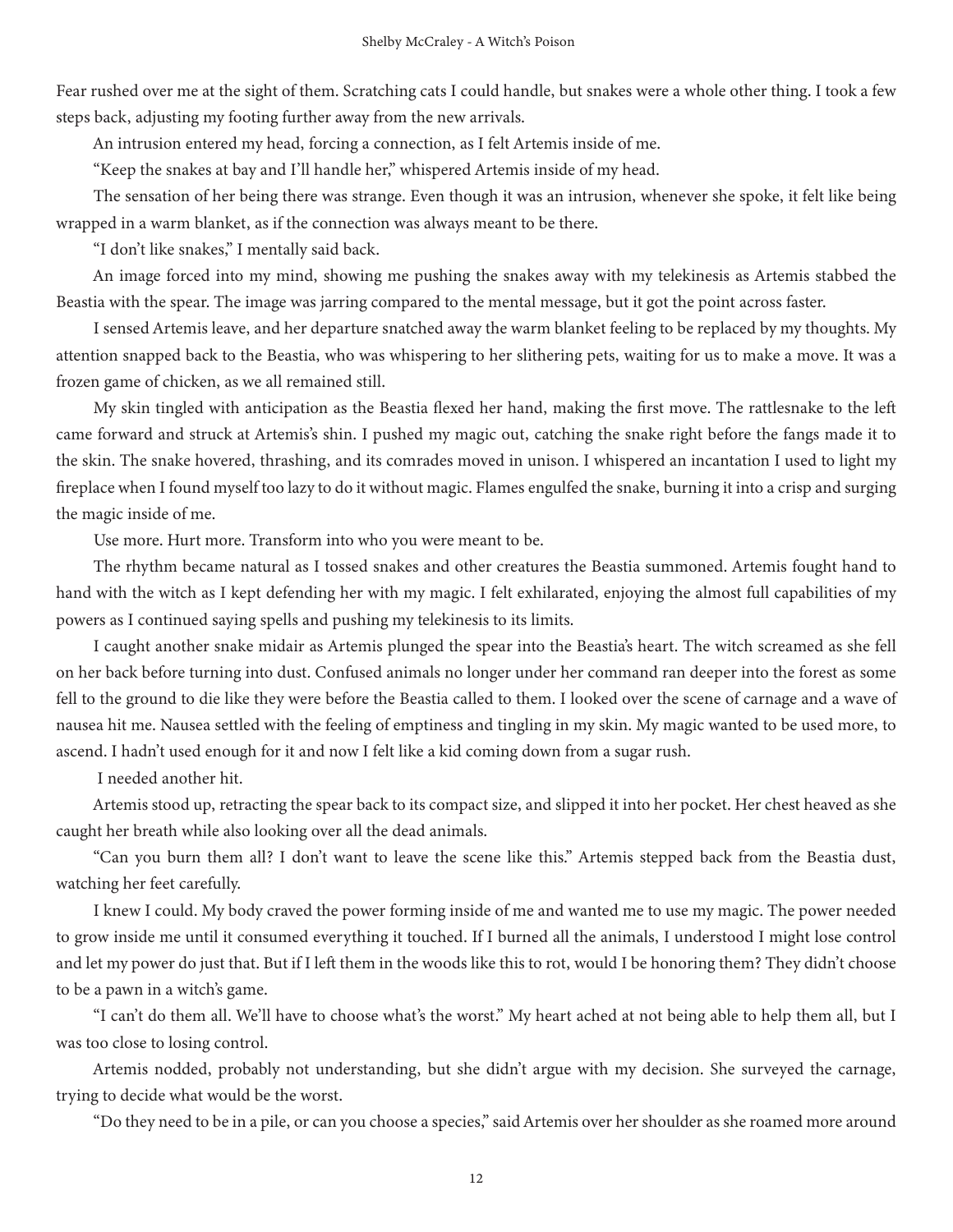the fight area.

"Preferably a pile." It would help me concentrate instead of having to magnify my magic.

Artemis extended the spear, using it as a makeshift shovel to push all the cats into one pile. She added a few snakes, but left the rest out. I assumed she thought it would be more natural for a bunch of snakes to be dead in the woods than stray cats.

"Do this pile and hopefully the rest will be cleaned up by nature." Artemis's voice had the tiniest shard of disappointment that I wouldn't do them all, as if she forgot I could transform from doing too much.

I walked closer to the disgusting pile of death, trying to not look at the animals, but imagining a pile of dirt instead. When I got close enough, I closed my eyes and took in a deep breath.

"May you find peace on the other side and rest. I pray the trials and tribulations you endured here have all been worth it when you see the other side for the first time. Please guide me as I try to right the wrongs done to you," I whispered, not caring this time if Artemis heard it.

I recited the fire incantation, causing a billowing flame to burn high. The dead animals created a thick black smoke before finally dying down. This time I set the spell with the intention to turn things to dust, so after a few minutes the fire went out, leaving an enormous pile of ash. Artemis raked it out with her spear until the ash blended in with the earth.

Magic surged inside of me as I balled my hands into fists to stop the feeling. Whispers roamed my brain, asking me to use more. But a new whisper emerged I had never heard before.

If you take her soul, you will be more powerful.

My eyes bugged out as I followed Artemis back to the truck. I only heard this whisper once as it died away with the others, the less I performed magic. But hearing it and acknowledging this whisper meant there was a darker side of me I didn't realize, and that terrified me. I wiped my sweaty palms on my jeans, wanting to get inside the cottage now.

It seemed like it took us forever to get back, but in a few minutes, Artemis and I stood in the living room across from each other, not knowing how to say goodbye. Artemis's phone buzzed in her pocket and she took it out to read a message before typing a reply and slipping the phone back into her pocket.

"I need to get home." Artemis put her hands in her pockets as if she didn't know what to do with her body.

"Of course. It's been a long night." I laughed at my own awkwardness, holding my hands behind my back.

"Thanks for your help. I appreciate it." Artemis smiled at me before adjusting her body to be back in control.

I walked her out of the living room, wondering how she switched personas from awkward to commanding so fast. Shaking my head, I opened the front door and watched as she skipped down the steps to her truck. About halfway to the vehicle, she stopped and turned around.

"Do you mind if I stop by again if I need help with something?"

"You've decided I'm not evil enough to kill?" I assumed I was going to have to find a new place to move to rather than always being afraid of being hunted.

"I was wrong. Domums need to be left alone." Artemis sighed, shifting her weight on her feet. "I won't come back if you don't want me to."

I thought about it. I spent most of my time alone, so it would be nice to have a friend stop by. Even if that friend was intent on stretching my control to its limits. But the consequence of not having a Captrix on my side could prove deadly. And I really didn't want to move again.

"As long as you don't tell anyone else where I live." I straightened, trying to appear intimidating.

"I promise." Artemis turned back to the truck before yelling over her shoulder. "See you hopefully soon."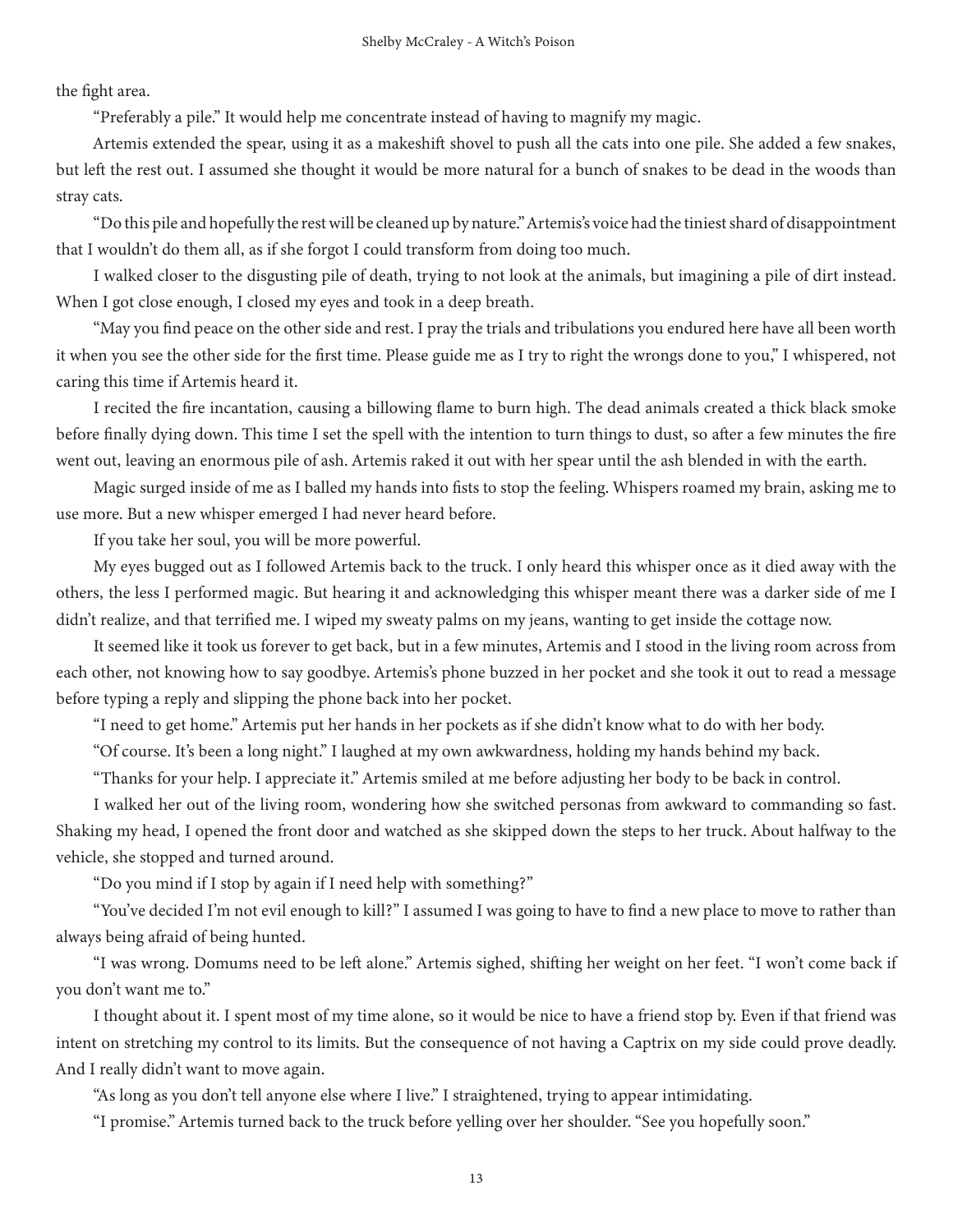I laughed with her as I waited for her to get into the truck and drive away. Before going back into the house, an idea turned in my mind, giving me the feeling of having butterflies that turned into a grin.

God, she was so beautiful. I hope she comes back soon.